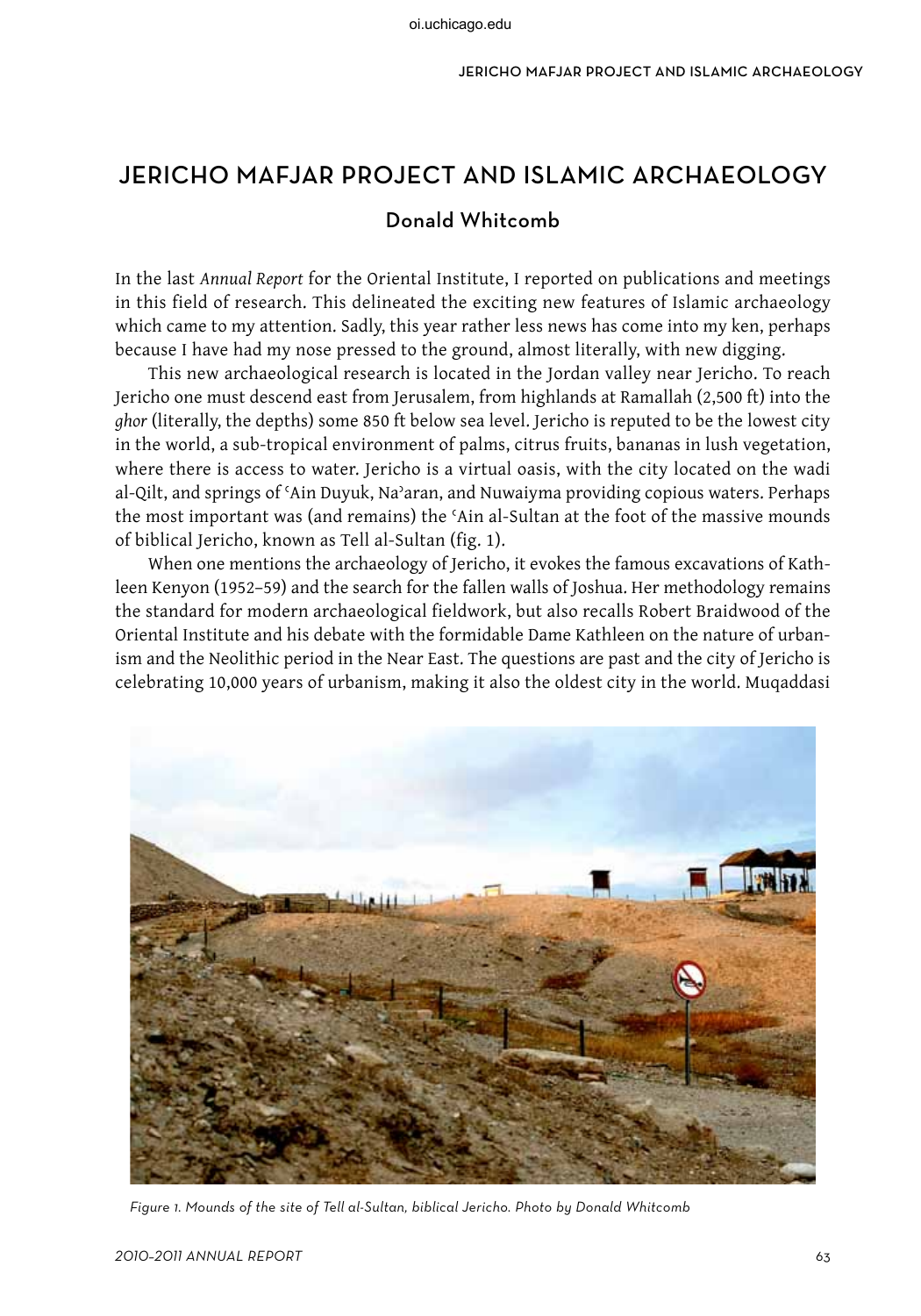sang of its reputation in the tenth century, "Ariha is the city of giants and herein is the gate indicated by God to the children of Israel. This a land of indigo and palms. Its rural district is the Ghor, where the fields are watered by springs. ... one drinks there the lightest water in Islam; bananas, fresh dates, and fragrant flowers are abundant" (al-Muqaddasi 1906: 174–75).

# Ariha

This is a rendition of the name Jericho in earlier times and should be reflected in specific archaeological remains. Invariably, discussion of Hashmonean, Herodian, Roman, Byzantine, and Islamic occupation has placed the main settlement under the modern town of Jericho (or occasionally at Tell al-Sultan). The only published archaeological site in the town is the church at Tell Hassan, where Baramki found remains of the Byzantine and Islamic periods. There are two important sites along the Wadi al-Qilt: to the east is Khirbet al-Nitla, and Tulul Abu al-ʿAlayiq is on the west (fig. 2).

The site of ʿAlayiq has been labeled New Testament Jericho and a long series of excavations, both before the 1950s and more recently, have revealed palatial complexes of Hashmonean and Herodian times. Islamic occupation is reflected on the summit of Tell 1, south of the Wadi Qilt, where ceramic diagnostics reliably place it within the Abbasid period, despite an absence of glazed wares. George Miles was entrusted the publication of 266 Islamic coins from this site (while curiously both Nitla and even Mafjar have no numismatic information).



Figure 2. Map of some remains in the Jericho region (after Hamilton 1959: fig. 1)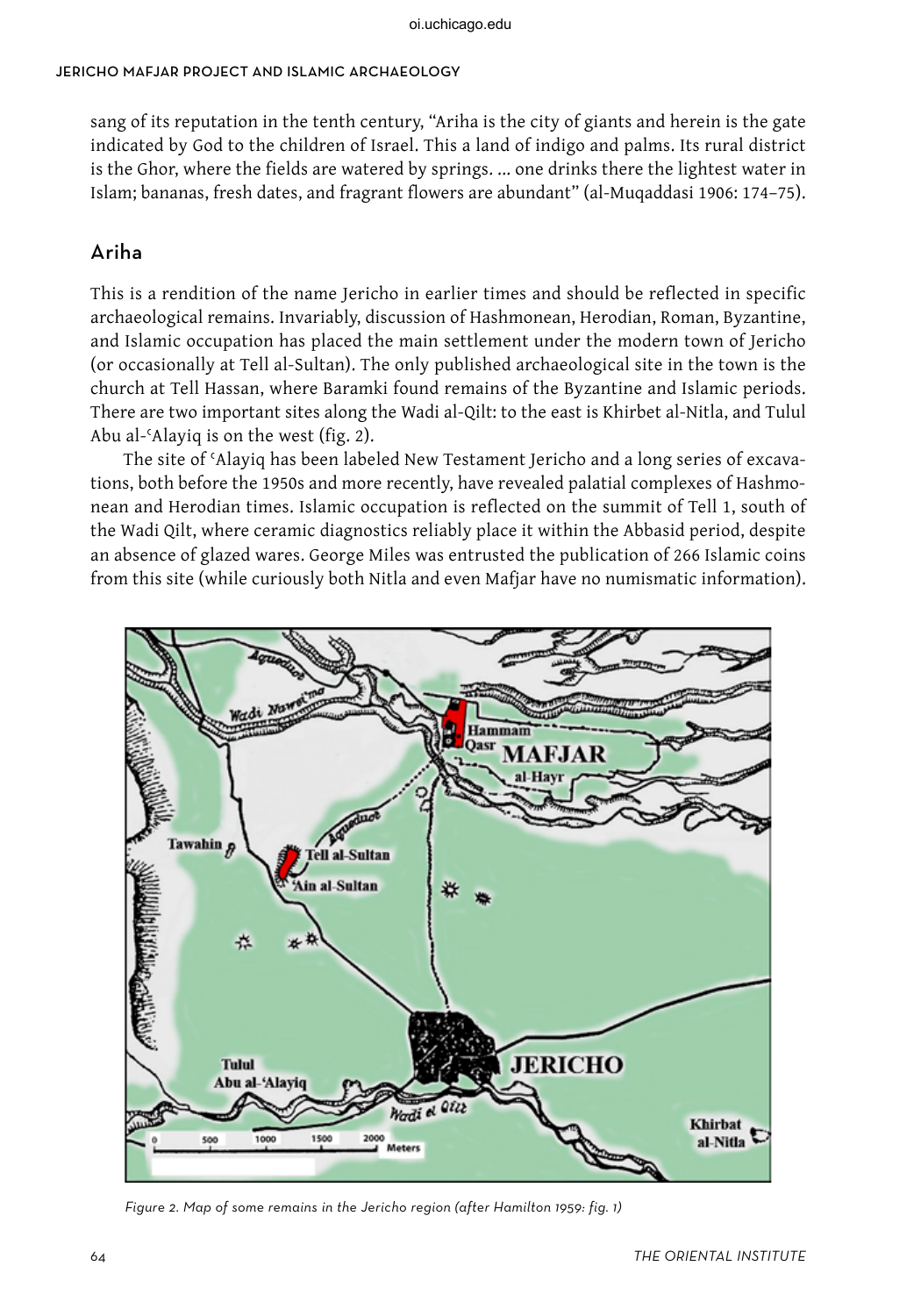An important corpus of Umayyad and earliest Abbasid issues gives a very clear picture of the regional economic and political context of Ariha. Coins from Damascus, capital of Bilad al-Sham (Syria), are predominant, then those of al-Ramla, the capital of Filistin, and then a large number of coins from Egypt, indicating commercial connections.

The site of Khirbet al-Nitla is 2.5 km east of Jericho and produced, in the words of its excavator, buildings that were "architecturally of no consequence." One structure was a church with at least four architectural phases, from the late fourth through the ninth centuries. Baramki treated the ceramics from Nitla in careful detail, since he recognized in this assemblage Byzantine and early Islamic periods (eighth–ninth centuries) directly compa-



Figure 3. Painted bowl of Abbasid "palace ware" (after Kelso and Baramki 1955: pl. 30, A121)

rable in fact to the ceramics of Mafjar (fig. 3; see below). In his enthusiasm for the ceramic assemblage from Nitla and Abu al-'Alayiq, he clearly notes that "... the two sites give a crosssection of Palestine pottery from the close of the Hellenistic period through the Roman and Byzantine and into the Early Arabic" (Kelso and Baramki 1955: 52).

### Khirbet al-Mafjar

During the survey of western Palestine in 1894, F. J. Bliss described a series of three large mounds north of the town of Jericho. Even at this relatively early date, these ruins were utilized as a source of building stones for the modern town, and the site was much disturbed. Dimitri Baramki was antiquities inspector for the Palestine Department of Antiquities and responsible for securing this site among so many others; he recognized its extraordinary potential and directed some twelve seasons of excavations, from 1934 until 1948. He was joined by Robert W. Hamilton, Director of Antiquities under the Mandate, during the

later seasons of the 1940s when the bath hall was uncovered. Hamilton went on to publish a monograph on the site in 1959 (with the assistance of Carl Kraeling, then director of the Oriental Institute).

The identity and character of Khirbet al-Mafjar have always been problematic — there is no ancient or medieval reference in literary or historical texts. The site is anepigraphic, without inscriptions except for a number of ostraca in Arabic. Two of these scraps of marble provide a clue: the name of the caliph Hisham, who ruled from 727 to 743 (fig. 4). Thus, the site became Qasr Hisham ("Hisham's



Figure 4. Ostracon with name of Hisham (after Hamilton 1959: pl. 57:1)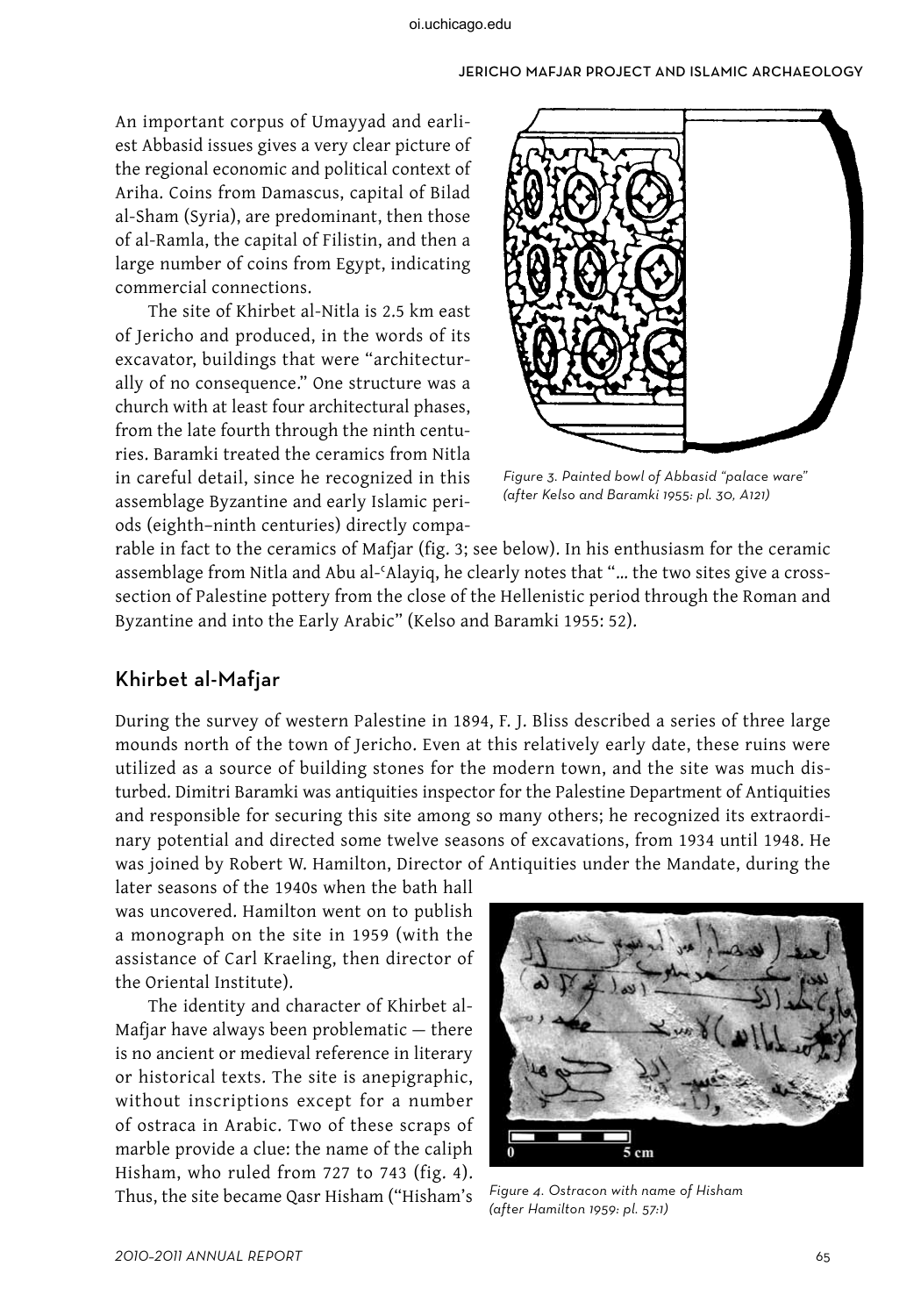

Figure 5. Palace facade with stucco work (after Hamilton 1959, fig. 52)

palace") for Baramki and indeed this remains the popular name in Palestine (and is reflected in the Wikipedia entry on the Internet). Hamilton went on to weave an alternative interpretation, assigning foundation stories to Walid II, before his brief caliphate in 743–47. At present, the more neutral site name of Khirbet al-Mafjar ("flowing-water ruins") seems preferable.

The Khirbet al-Mafjar excavation produced some of the most stunning art work of the early Islamic period, setting a standard for evaluating this period throughout the region. Khirbet al-Mafjar is one example of an amazing phenomenon, the settlement of marginal lands by the early Muslims employing the bounty resulting from the conquests. An aqueduct brought water from springs to irrigate about 150 acres of garden or parks enclosed in a long boundary wall. The principal building was the Great Hall and bath, a reception hall not unlike the Sasanian palace at Firuzabad in Iran. It is not difficult to imagine the mosaics as so many Persian carpets spread throughout the hall

floors. Perhaps the most extraordinary element is the ceremonial entryway, the porch, with a high central niche carrying a figure with sword standing on two lions, very likely the caliphal patron himself, Hisham (fig. 5). The Palace is more typical of Umayyad residences but no less wonderfully decorated with stuccoes and frescoes. Together with the pavilion and mosque, this architectural complex stands analogous to Fustat (Cairo) and Samarra in Iraq as a testament to the beginning of Islamic archaeology, in this case for Palestine.

### To Return to Mafjar

This archaeological site witnessed fine excavations that produced monuments of magnificent art and archaeology. The documentation is exemplary in Baramki's preliminary reports and Hamilton's monograph, a record many excavations might emulate. Interpretation of the history and functions of the site remains debatable, and the archaeological evidence is obviously incomplete. In contemplation of a return to these remains, two aspects appear foremost as research agendas.

The original chronological assumptions on the buildings and their occupation seems erroneous. The original ceramic analysis by Baramki (1944) was admirable but never consistently utilized, as suggested in my study in 1988. A new stratification indicates four phases of occupation, which have been confirmed by sondages by Hamdan Taha in 2006. The suggested periods are proposed with the following features: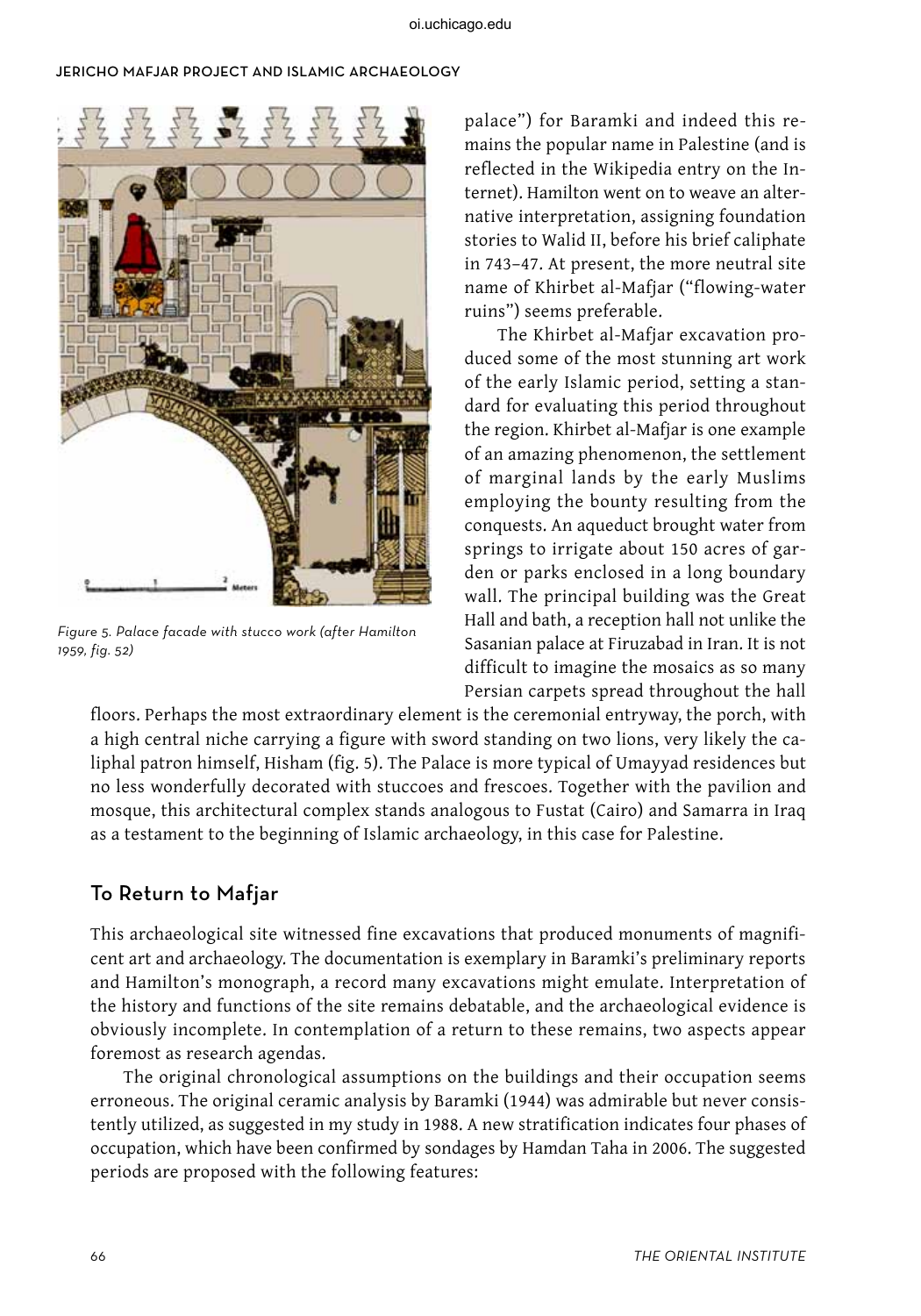- 1. Construction and destruction debris mixed with painted wares. 700–750
- 2. Further occupation and destruction, suggesting more extensive damage from an earthquake in the ninth century; ceramics seem transitional types, similar to the Mahesh phase at Aqaba. 750–800
- 3. Major reoccupation of the site in the Abbasid period; continuities and introduction of cream wares (popularly known as Mafjar ware), incised, molded and glazed ceramics. 800–950
- 4. Medieval reoccupation in the Ayyubid-Mamluk period; final destruction of roofed structure. 1100–1300

Creswell pointed out long ago (1932) that the palace is based on a different cubit from the bath and pavilion. His concern was to understand the sequence of these structures, pointing out the secondary history of occupation after the foundation. These aspects have been consistently ignored and the evidence presumed to have been destroyed.



Figure 6. Plan of the mounds described by Bliss in 1894 and structures excavated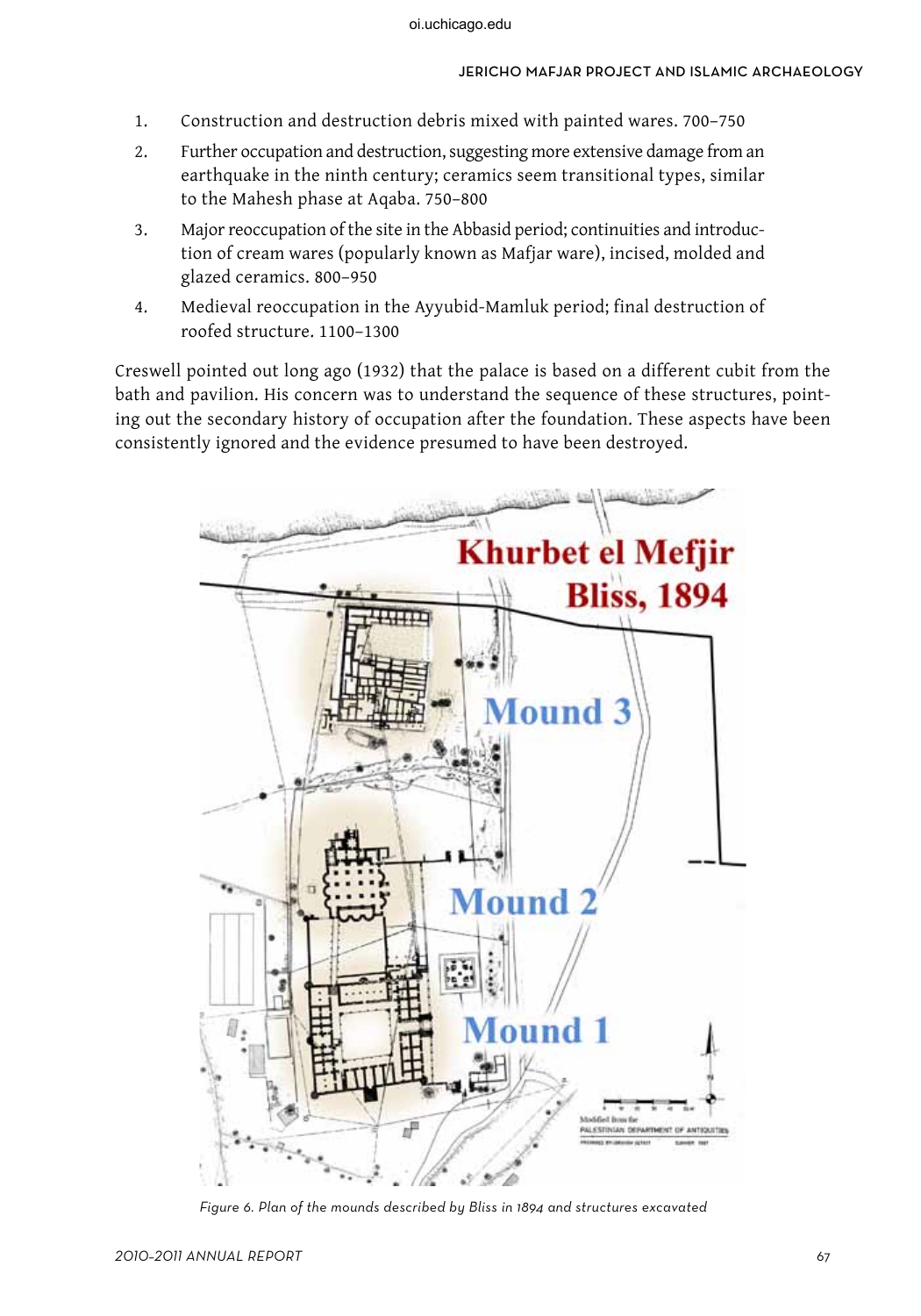There is an important lesson in archaeological research that one should return to the first excavations of a site, in this case that of Bliss and Hunter in 1894. They noted three separate mounds: one with a hollow center in the south (the palace with its large courtyard), a massive mound in the center (the bath with its massive fallen superstructure), and a badly robbed complex on the north. They planned this latter structure and suggested an identification as a khan or caravanserai (fig. 6). A visit to this area reveals extensive archaeological excavations, squares with baulks still standing. This was the work of the Jordanian Department of Antiquities between 1957 and 1967 by Awni Dajani. It is a profoundly sad instance where only a few minimal lines have been written and all records and objects apparently lost, perhaps in a flood in central Amman in 1970.

This has been characterized as a laborers' settlement or "domestic quarters for servants and slaves" by Lancaster Harding (1967: 177), but fine architectural elements suggest a more important role for this settlement. Two other hypotheses might be considered: first, that these northern structures represent the original settlement around another "palace," along the lines of Qasr al-Hayr al-Sharqi; or alternatively, the palace and other structures represent a major Abbasid settlement. There seem to be sufficient unexcavated areas to test these and other hypotheses.

### Islamic Archaeology in Palestine

The late professor Albert Glock was a strong advocate of Palestinian archaeology and yet wondered whether such a focus, having explicit political intent, might not perpetuate the problems of Western-oriented biblical archaeology. Searching for a remedy, he noted the potential of the field of Islamic archaeology but lamented the domination by art historians and preoccupation with Jerusalem to the exclusion of the remainder of Palestine (1994). The field is not quite as bleak as he imagined and an impressive amount of high-quality fieldwork has been undertaken. That there has been no synthesis is perhaps more typical of present archaeology than the relative importance of Islamic archaeology. One may suggest that archaeological research at Jericho has a potential for defining an aspect of Palestinian archaeology and the general discipline of Islamic archaeology at the same time (fig. 7).



Figure 7. Recent view of entry through the south gate into Khirbet al-Mafjar.  $\qquad \qquad \qquad \qquad 3).$  His assumption of an Photo by Donald Whitcomb

For Hamilton, who pondered the social context of Khirbet al-Mafjar for over fifty years, this was "… the mansion of a Muslim personage of princely status…. Yet here there was no capital. There was not even a centre of population. No trace of any settlement, village or town, can be seen nearer than Old Jericho, now Tell es-Sultan" (Hamilton 1959: